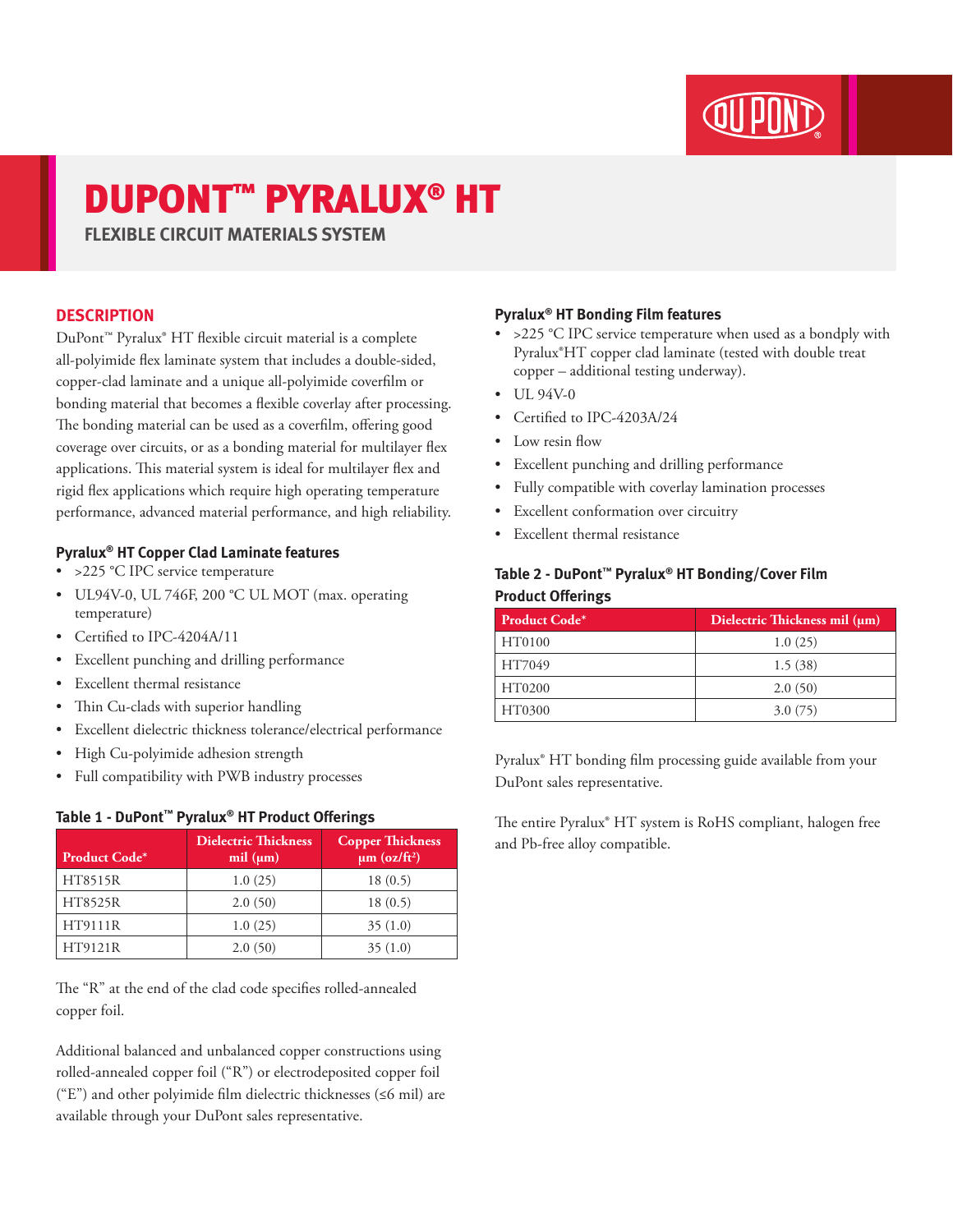## DUPONT™ PYRALUX® HT

### **Table 3 - Typical DuPont™ Pyralux® HT Clad Material Properties**

| <b>Laminate Property</b>                                                                        | IPC TM-650 (* or other)   | HT-9111R 1 mil dielectric            | HT-9121R 2 mil dielectric            |
|-------------------------------------------------------------------------------------------------|---------------------------|--------------------------------------|--------------------------------------|
| Adhesion to copper (Peel Strength)<br>As fabricated, N/mm (lb/in)<br>After solder, N/mm (lb/in) | Method 2.4.9              | 1.6(9)<br>1.6(9)                     | >1.8(10)<br>>1.8(10)                 |
| Solder Float at 288°C (550°F)                                                                   | Method 2.4.13             | Pass                                 | Pass                                 |
| Dimensional Stability<br>Method B, %<br>Method C, %                                             | Method 2.2.4              | $-.04$ to $-.08$<br>$-.05$ to $-.08$ | $-.04$ to $-.08$<br>$-.04$ to $-.07$ |
| Dielectric Thickness Tolerance, %                                                               | Method 4.6.2              | ±10                                  | ±10                                  |
| UL Flammability Rating                                                                          | $*UL-94$                  | $V-0$                                | $V-0$                                |
| Dielectric Constant*, 1 MHz                                                                     | Method 2.5.5.3            | 3.4                                  | 3.4                                  |
| Dissipation Factor*, 1 MHz                                                                      | Method 2.5.5.3            | 0.003                                | 0.002                                |
| Dielectric Strength, kV/mil                                                                     | Method 2.5.6.1            | $5 - 6$                              | $5 - 6$                              |
| Relative Permittivity 10 GHZ, In-Plane Direction                                                | ASTM D2520 (rect. cavity) | 3.5                                  | 3.4                                  |
| Relative Permittivity 10 GHZ, Normal to Plane<br>Direction                                      | <b>Transmission Lines</b> | 3.2                                  | 3.1                                  |
| Loss Tangent 10 GHz                                                                             | ASTM D2520 (rect. cavity) | 0.003                                | 0.003                                |
| Volume Resistivity, ohm-cm                                                                      | Method 2.5.17.1           | E <sub>16</sub>                      | E17                                  |
| Surface Resistance, ohms                                                                        | Method 2.5.17.1           | >E16                                 | >E16                                 |
| Moisture and Insulation Res., ohms                                                              | Method 2.6.3.2            | E11                                  | E11                                  |
| Moisture Absorption, %                                                                          | Method 2.6.2              | 0.8                                  | 0.8                                  |
| Tensile Strength, MPa (kpsi)                                                                    | Method 2.4.19             | $>345$ ( $>50$ )                     | $>345$ ( $>50$ )                     |
| Elongation, %                                                                                   | Method 2.4.19             | >60                                  | $>60$                                |
| Initiation Tear Strength, g                                                                     | Method 2.4.16             | 700-1000                             | $900 - 1200$                         |
| Propagation Tear Strength, g                                                                    | Method 2.4.17.1           | >10                                  | $>20$                                |
| Chemical Resistance, min. %                                                                     | Method 2.3.2              | Pass, >95%                           | Pass, >95%                           |
| Solderability                                                                                   | *IPC-S-804, M. 1          | Pass                                 | Pass                                 |
| Flexural Endurance, min. cycles                                                                 | Method 2.4.3              | 6000                                 | 6000                                 |
| Glass Transition (Tg), C                                                                        | <b>DMA</b>                | 220                                  | 220                                  |
| Modulus, kpsi                                                                                   |                           | 700                                  | 700                                  |
| In-Plane CTE (ppm/°C) T <tg< td=""><td></td><td>25</td><td>25</td></tg<>                        |                           | 25                                   | 25                                   |
| In-Plane CTE (ppm/°C) T>Tg                                                                      |                           | 40 (est.)                            | 40 (est.)                            |
| IPC Service Temp. for Clad, °C                                                                  | Method 2.6.21             | >225                                 | >225                                 |
| Decomposition Temperature 2%/5%, °C                                                             | IPC-TM-650 2.4.24.6       | 577/599                              | 577/599                              |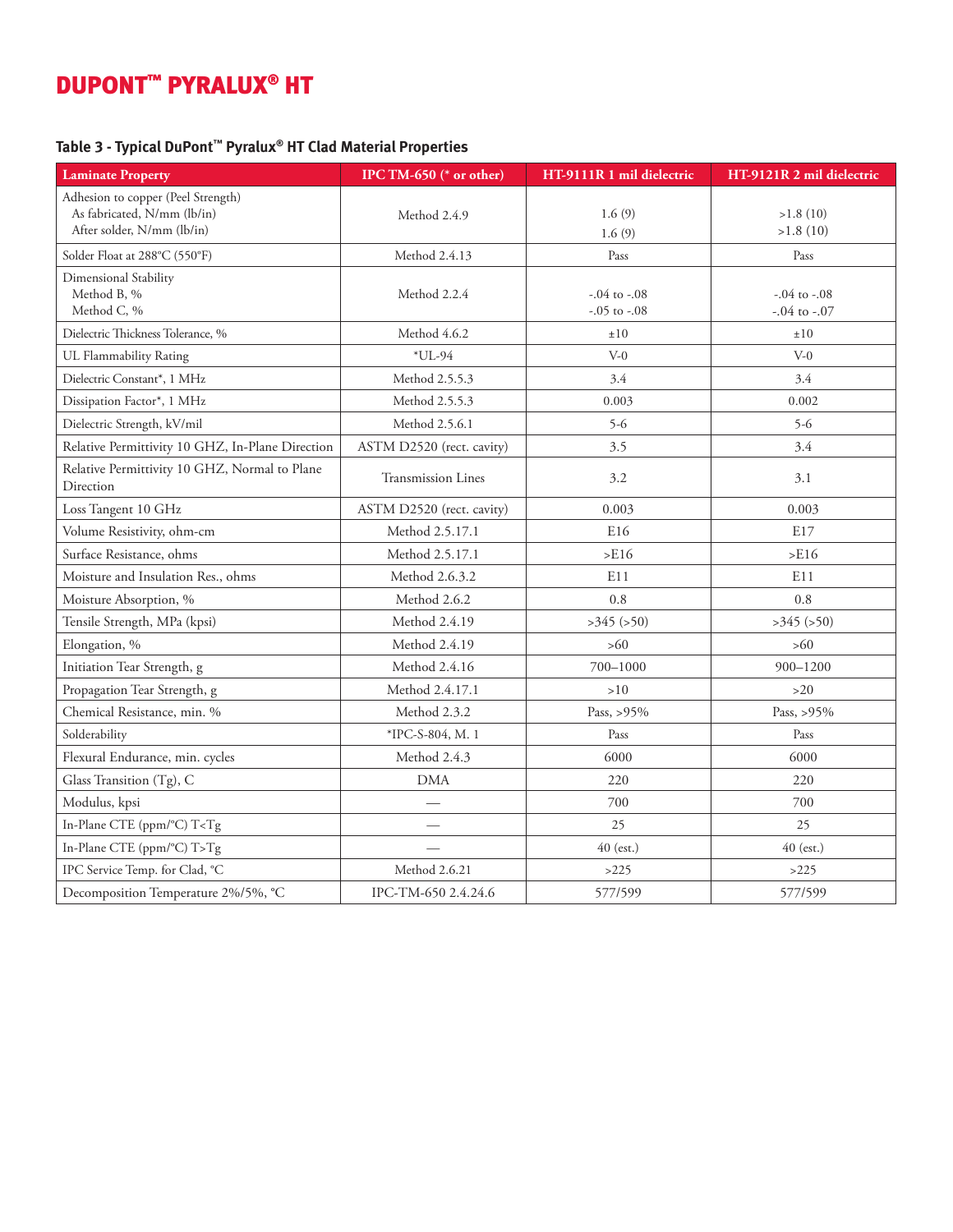### DUPONT™ PYRALUX® HT

### **Table 4 - DuPont™ Pyralux® HT Bonding/Cover Film Properties**

| Property                                                    | <b>Typical Value</b>     | <b>Test Method</b>  |
|-------------------------------------------------------------|--------------------------|---------------------|
| Peel Strength to HT and AP Clad Dielectric, N/m (pli)       | 1.8(10)                  | IPC-TM-650 2.4.9    |
| Peel Strength AR to Copper Foil, N/m (pli), 36 µm Cu        | 1.4(8)                   | IPC-TM-650 2.4.9    |
| Peel Strength AR, to Alternative Oxide, N/m (pli), 18 µm Cu | 1.1(6)                   | IPC-TM-650 2.4.9    |
| Solder Float, 1 min. at 320°C                               | Pass                     | IPC-TM-650 2.4.13   |
| Dielectric Constant 10 GHZ, In-Plane Direction              | 3.2                      | ASTM D2520          |
| Dielectric Constant 10 GHZ, Normal Direction                | 2.9                      | ASTM D2520          |
| Loss Tangent 10 GHz                                         | 0.003                    | ASTM D2520          |
| Moisture Absorption, %                                      | 0.8%                     | IPC-TM-650 2.6.2    |
| Resin Flow, micron/micron                                   | 2:1                      | IPC-TM-650 2.3.17.1 |
| Dielectric Strength, volts/um (volts/mil)                   | $275 - 161(7000 - 4100)$ | <b>ASTM-149</b>     |
| XY-CTE, 50 to 250°C                                         | 65                       | <b>TMA</b>          |
| Z-CTE, Below and Above Tg (225 °C)                          | 54/230                   | <b>TMA</b>          |
| Tensile Strength, MPa (kpsi)                                | 165(24)                  | IPC-TM-650 2.4.18.3 |
| Modulus, MPa (kpsi)                                         | 2800 (405)               | IPC-TM-650 2.4.18.3 |
| % Elongation                                                | 170                      | IPC-TM-650 2.4.18.3 |
| Glass Transition Temperature (Tg), °C                       | 233                      | IPC-TM-650 2.4.24c  |
| UL Flame Recognition                                        | $V-0$                    | <b>UL94</b>         |
| Decomposition Temperature 2%/5%, °C                         | 548/579                  | ASTM D3850 in air   |
| IPC Flexural Test. Bend Ratio 4.5, Bends                    | 570/583                  | IPC-TM-650 2.4.24.6 |

### **GENERAL INFORMATION**

### **Quality and Traceability**

DuPont™ Pyralux® HT flexible circuit material copper clads are manufactured under a quality system registered to ISO9002 by Underwriters Laboratories. The copper clad laminates are certified to IPC-4204/11. The bonding/cover film is certified to IPC-4203/24. Complete material and manufacturing records, which include archive samples of finished product, are maintained by DuPont. Each manufactured lot is identified for reference and traceability. The packaging label serves as the primary tracking mechanism in the event of customer inquiry and includes the product name, batch number, size, and quantity.

### **Storage Conditions and Warranty**

DuPont™ Pyralux® HT flexible circuit material laminates should be stored in the original packaging at temperatures of 4-29°C (40-85°F) and below 70% humidity. The product should not be frozen and should be kept dry, clean and well protected. Subject to compliance with the foregoing handling and storage recommendations, the DuPont warranty, as provided in the DuPont Standard Conditions of Sale, shall remain in effect for a period of two years following the date of shipment.

#### **Safe Handling**

Anyone handling DuPont™ Pyralux® HT flexible circuit materials should wash their hands with soap before eating, smoking, or using restroom facilities. Although DuPont is not aware of anyone developing contact dermatitis when using DuPont™ Pyralux® HT products, some individuals may be more sensitive than others. Gloves, finger cots, and finger pads should be changed daily. DuPont™ Pyralux® HT flexible circuit materials are fully cured when delivered. However, lamination areas should be well ventilated with a fresh air supply to avoid build-up from trace quantities of residual solvent (typical of polyimides) that may volatilize during press lamination. When drilling or routing parts made with DuPont™ Pyralux® HT, provide adequate vacuum around the drill to minimize worker exposure to generated dust. As with all thin, copper-clad laminates, sharp edges present a potential hazard during handling. All personnel involved in handling Pyralux® HT clads should use suitable gloves to minimize potential cuts.